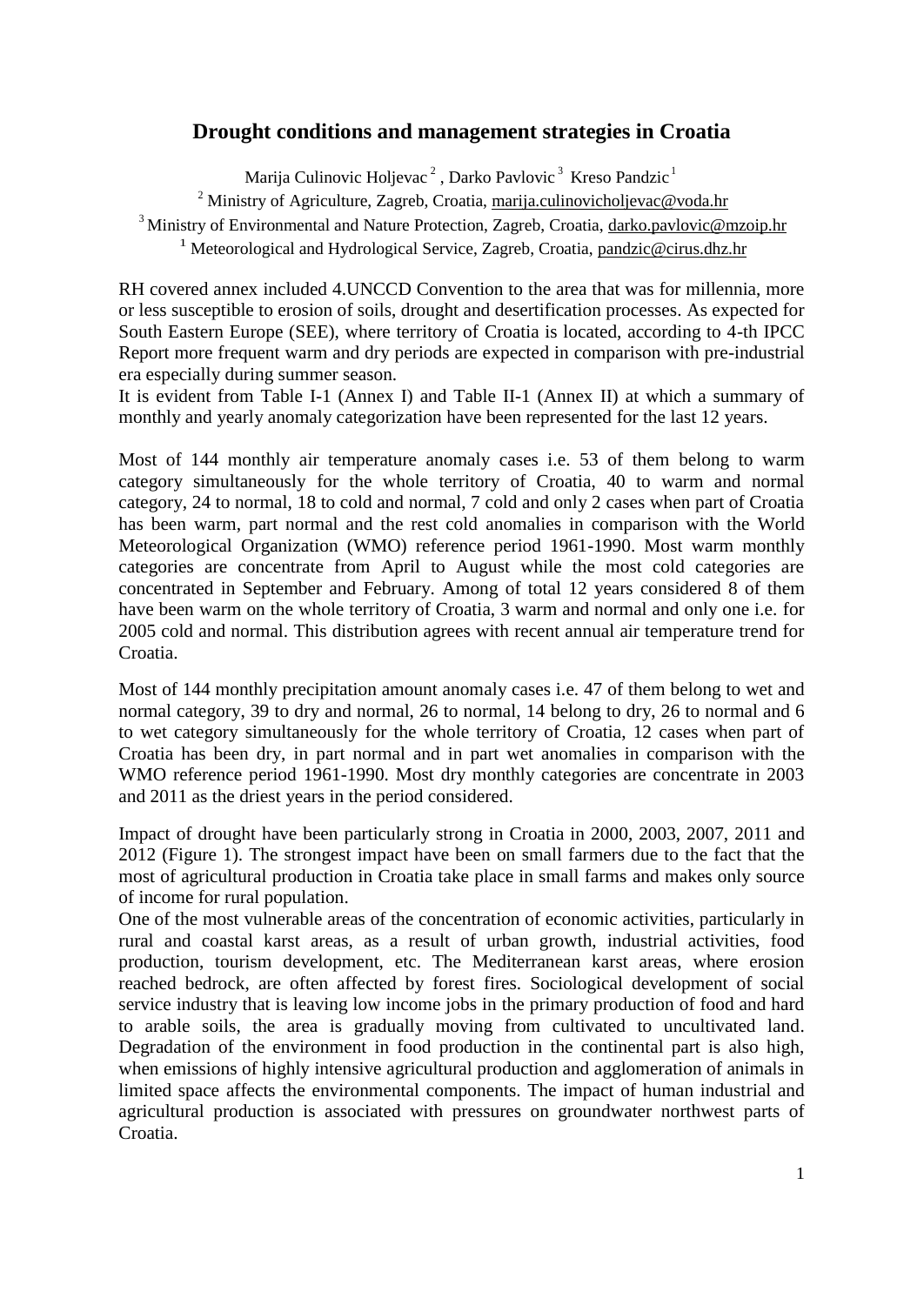For international institutions MENP from RH delegated body for the legal implementation of the commitments of sustainable development in cooperation with the Fund Environmental Protection and Energy Efficiency and the Croatia Environmental Agency. Meteorological and Hydrological Service (MHS) is a very important and relevant institutions with the help CEA in the collection and processing of meteorologicalhydrological data needed to guide policy monitoring drought on vulnerable segments of the development of society as a whole.

Operative drought monitoring and early warning system has been established by Meteorological and Hydrological Service (MHS) of Croatia. Recent period drought analysis have been published at MHS web site [http://klima.hr/klima.php?id=SPI,](http://klima.hr/klima.php?id=SPI) including temperature and precipitation amounts. Rivers' discharges have been published at MHS web site [http://hidro.hr/hidro.php?id=hidro&param=Podaci](http://hidro.hr/hidro.php?id=hidro¶m=Podaci) as well as at Croatian Waters (CW) web site [http://www.voda.hr/Default.aspx?sec=821.](http://www.voda.hr/Default.aspx?sec=821)



Figure 1 Damages (in M€) due to drought in Croatia during the period 2000–2012

Several international organizations (International Commission on Irrigation and Drainage, UN Convention to Combat Desertification and World Meteorological Organization) participated in shaping a proposal to establish DMCSEE (Drought Management Centre for SEE) in 2006 led by Agency for Environment of Slovenia (ARSO). A final proposal and application for the DMCSEE EU project was prepared in 2009 by a consortium, composed of representatives from national meteorological and hydrological services (e.g. MHS), the academic community (e.g. Faculty of Agriculture University of Zagreb) and ministries responsible for mitigation of impacts of drought and desertification (Ministry for Environmental and Natural Protection). The project partnership was assembled in a similar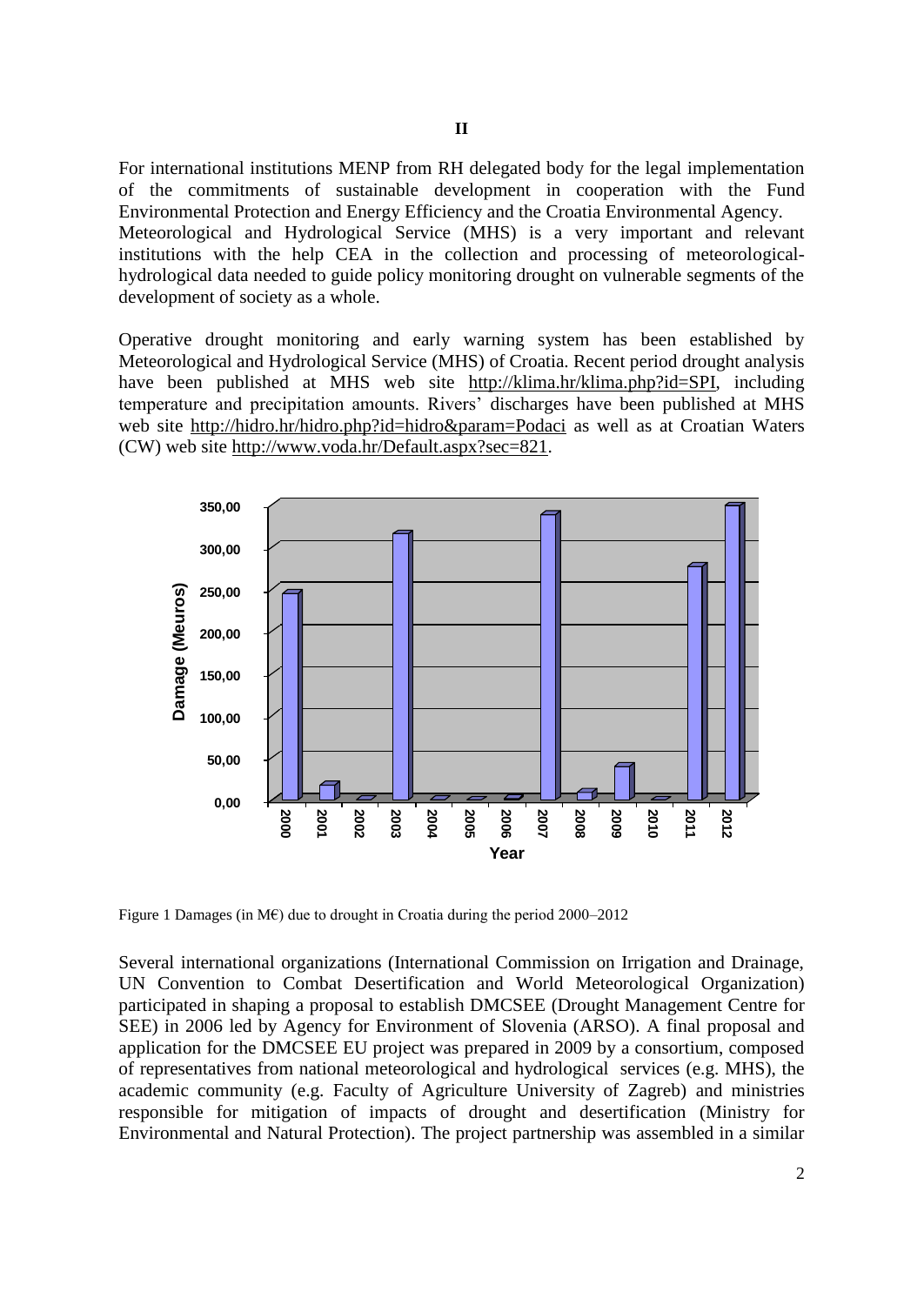manner – to cover drought monitoring and drought impacts. The main aim of DMCSEE Project is to improve drought preparedness (by performing risk assessment and establishing early warning system) and consequently help to reduce drought impacts. As a measure for drought mitigation is a national irrigation plan whose implementation requires significant investment.

III

Intensification of climate impacts on food production, Croatia faces different pressures on the safety of the food chain in terms of mycotoxin contamination and degradation of soil conditions - groundwater, etc.

Final version of the drought vulnerability map (Figure 2) is calculated from the category maps of slope, irradiation, coefficient of variation of precipitation, soil classes and the land cover classes. It has been calculated for the areas with vegetation.

Forests in the eastern Croatian classified "not vulnerable" and "slightly vulnerable". On the north-western inland area the woods are mainly "not vulnerable", while the arable land and cultivated areas are "slightly vulnerable". "Slightly vulnerable" are also the Istria peninsula and Lika region where only some smaller parts are in the classes "not vulnerable" (mixed forests) or "moderately vulnerable" (cultivated land or pastures). On the northern Adriatic coast vulnerability rises, and becomes "moderately vulnerable" (forests) and "vulnerable" (cultivated areas, sparse vegetation or shrub). On the middle Adriatic coast the "moderately vulnerable" are mostly transitional woodlands while grassland and cultivated areas are "vulnerable". Some smaller areas can be also "strongly vulnerable".

Inclusion map analysis of land use in relation to the drought, the vulnerability is focused on intensive agricultural areas of Eastern and Croatian karst areas.

Analysis of the current status and developmental needs show that Croatia possesses sufficient quantities of water for its own needs and that water resources, in terms of their quality and quantity are not a restricting factor of economic development. Lack of water is possible during the summer months in dry years and most usually effect agricultural production because irrigation, as agro technical measure mostly is not used in agricultural production on small farms.

Problems with water supply are possible in parts of Croatia where public water supply does not existing. In the state of droughts, as it was last year, problems with public water supply were present on Istrian peninsula. In that case county authorities declared limitation of I. degree for usage of water from public water supply.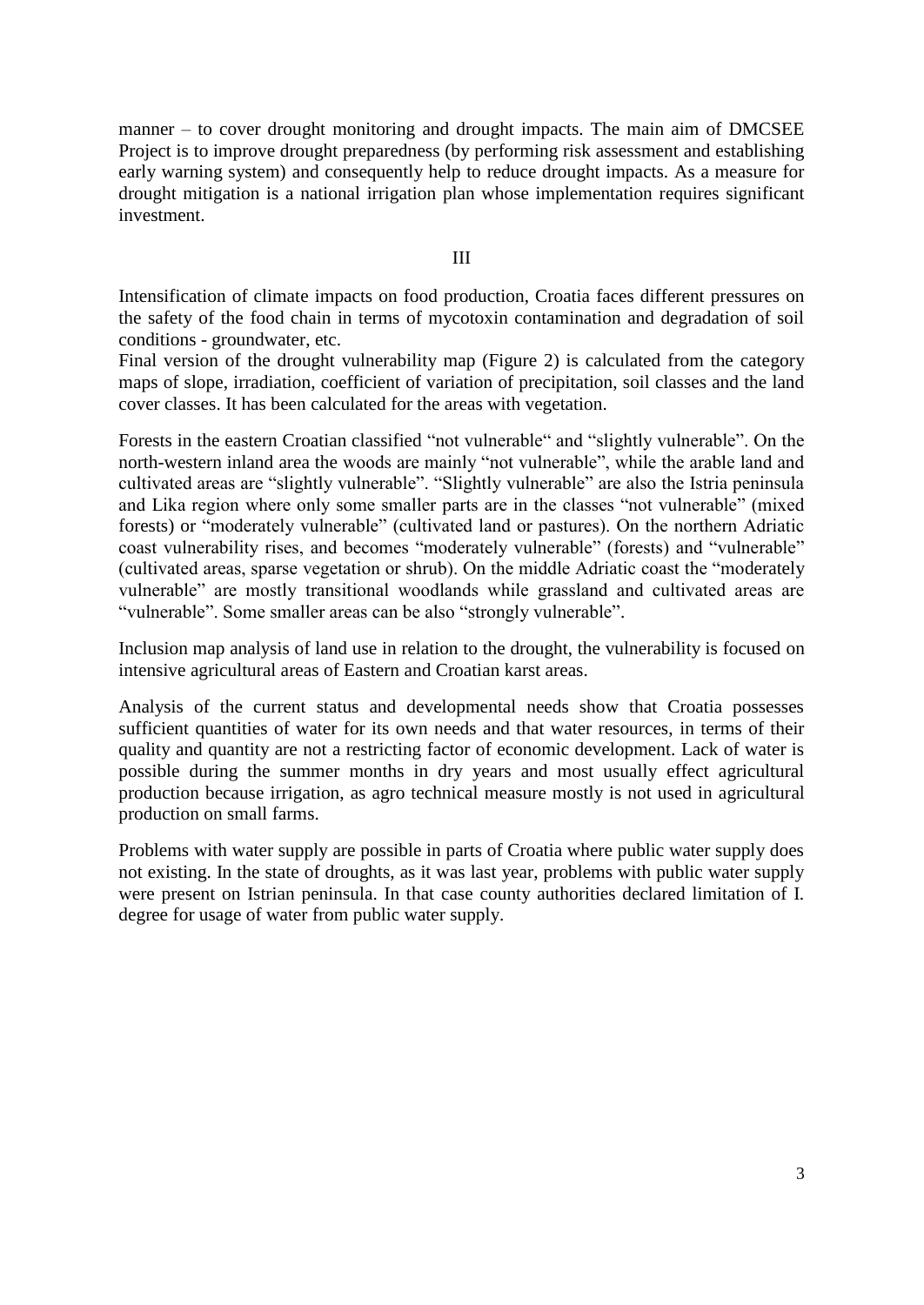

Figure 2 Categorical drought vulnerability map for the areas covered with vegetation. It is calculated from the category maps of slope, irradiation, coefficient of variation of precipitation, soil type and land cover type (Source[: http://meteo.hr/DMCSEE/](http://meteo.hr/DMCSEE/) ).

The drought most often has been affecting rural population especially small family farms, and reducing already law incomes from agricultural production. Recovery of agricultural damage due to drought is based on the Declaration of Natural Disaster and then by financial aid from the governmental found. Depend on proportion Natural Disaster can be declared for the part of the country by the municipality/county authorities or for the whole country territory by the Government. Based on the assessment of crop damage local authorities allocate approved financial resources from governmental found among farmers affected by droughts, as measure of mitigation of the drought effect. On same way droughts are a common occurrence, and the damage they cause to agriculture is estimated at billions of kunas. At the same time, irrigation of agricultural land is insufficient and uses a negligible part of the water potential. Due to Census of Agriculture for 2003 in Croatia were irrigated 9.264 hectares or 0.86 percent of exploited agricultural land. Having in mind the natural potential of the Republic of Croatia – the quality of soil and rich water resources with a favorable climate – it is clear that irrigation is not performed according to the actual potential, significance and needs.

## IV

Special effect on CO2 emissions, the groundwater level has the energy sector and industrial production.

The impact of construction and industry on the ground and the groundwater level is of significant interest to Croatia. Particularly in terms of maintaining the function of soil and groundwater at the baseline and establishing the legal basis for actions of remediation integrated environment from industrial pollution. Development environment from industrial pollution primarily involves strengthening institutional capacity for sustainable development for the implementation of IPPC - IED 5 regional centers. The basis of this project establishment of centers in the implementation of the IPPC Directive and Closed cycle of pollution control and billing harmful emission allowances, creating a legal framework for greenfield investments.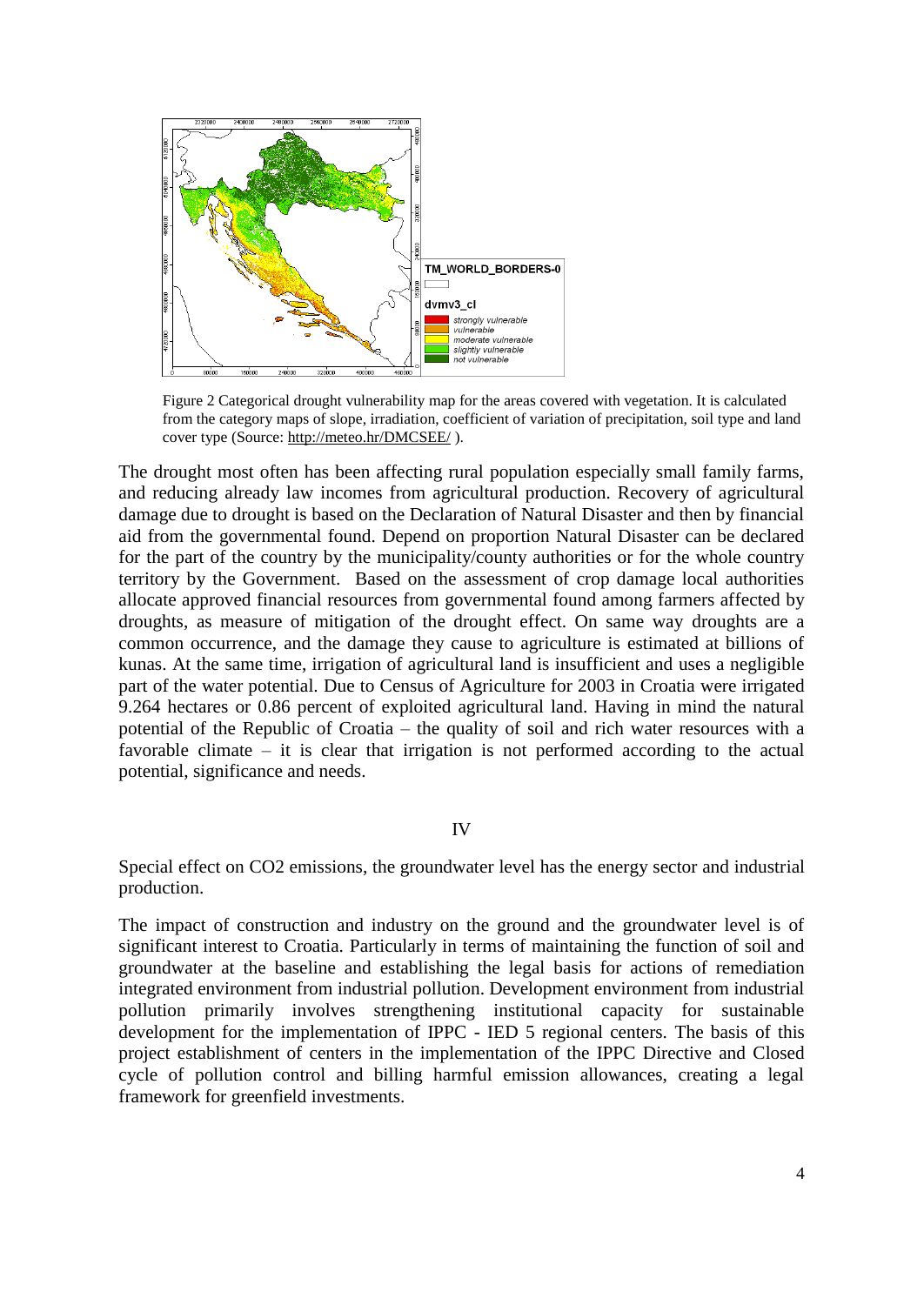Sustainable use of natural resources of the river near the building, the energy sector is also important to maintain buoyancy in order to divert vehicles and reduce harmful emissions into the air, as well as maintaining the appropriate level of underground water available for use by the civil sector, etc. Special attention is focused on the application of sustainable soil use of natural resources, waterways and prescribed environmental impact assessment guidelines - Platinum manual.

V

In October 2005 the Government of the Republic of Croatia adopted strategy of present and future development of irrigation in Croatia, aimed at improving the management of natural resources, organization of agricultural infrastructure, and market economy of agricultural products under the title of the *National Project of Irrigation and Management of Agricultural Land and Water in the Republic of Croatia* – NAPNAV.

Since than six existing irrigation systems have been totally or partially repaired (3.800 ha), five new systems were built (1.200 ha) and total irrigable land are increased to around 15.000 ha at 2012.y. of 65.000 ha on which is planed to be constructed irrigation systems until 2020. It is expected that the measures of systematic organization of infrastructure in agriculture, consolidation of agricultural land and introduction of irrigation and new technologies of production shall result in a more efficient and stabile agricultural production.

In September 2011.y. The Croatian Government has adopted a strategic guidance for the development of green economy. According to the Strategy for Sustainable Development of the Republic of Croatia there are eight challenges for sustainable development activities in specific areas: climate change, food, marine and coastal areas and the environment, water, biodiversity, forestry, etc.

Due to the improvement of competitiveness of production, it is almost bound to increase the level of irrigated agricultural land in a sustainable manner.

Described the context of'' zero tolerance'' of industrial production in the degradation of the environment, creates an effective legislative framework implementing the conclusions of the Conference Rio +20 and the Millennium Development Goals with clear operational action programs of all stakeholders from agriculture, civil society, research, etc.

Cross compliance - Soil management in accordance with the recommendations of sustainable development has enormous economic and social importance, particularly with respect to economic growth, biodiversity, addressing climate change, improving water availability, environmental protection, agriculture and security of the food chain (environmental certification), eradication of poverty and the empowerment of women.

The important food sector Croatian launched initial activities promoted information on good agricultural practice. Developed guidelines for agriculture and application of environmental measures in practice, 2008 could not cover the full recommendations of sustainable development related to environmental protection.

These efforts have not achieved the expected results and Croatia must make further efforts in terms of connectivity and strengthening institutional capacity for sustainable